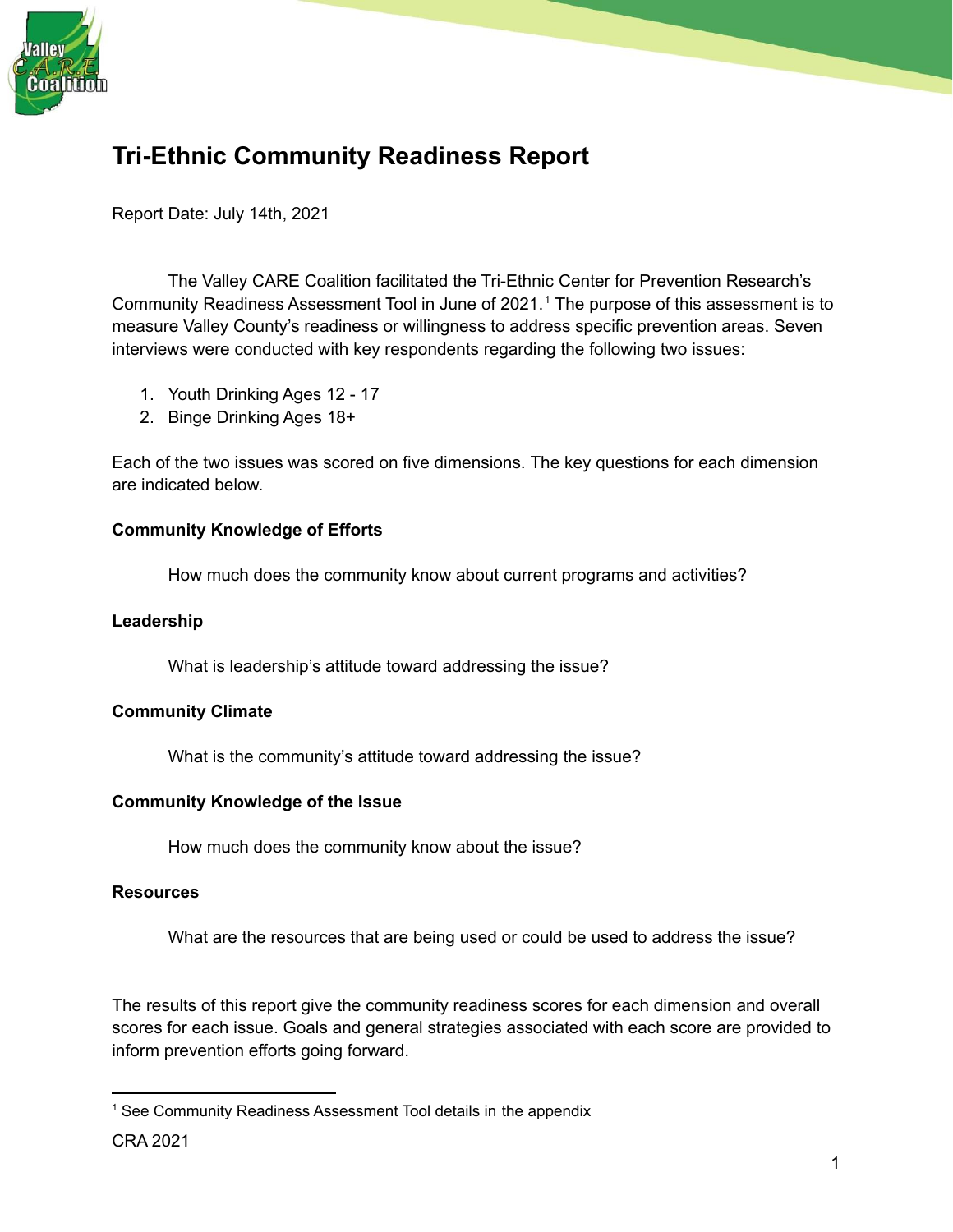# **A. Issue: Binge Drinking 18+**

## **1a. Binge Drinking in Valley County**

Binge drinking is defined as five or more drinks in one sitting. Current statistics indicate higher than average adult binge drinking in Valley County. To give context for the issue in this community, the following figures are pulled from assessments of Valley and surrounding counties that were conducted within the last five years.

- A 2019 assessment of Valley and surrounding counties found that 24.5% of area adults drink alcohol excessively. This is five percentage points higher than the state average and eight percentage points higher than the national average (PRC, 2019). A 2016 community assessment of only Valley County showed 22% excessive drinking in adults (VCC, 2016).
- 93.6% of area adults view substance use as a major or moderate problem (PRC, 2016).
- Of those 93.6%, 66.7% rated alcohol to be the most problematic (PRC, 2016).
- 20% of Valley County community members do not know where to refer someone for mental health or substance abuse services (VCC, 2016).

## **2a. Overall Community Readiness Score: 1.97 No Awareness**

The following statements are often true for communities that receive this score:

- Community members have no knowledge about local efforts addressing the issue.
- Leadership believes that the issue is not a concern.
- Community members believe that the issue is not a concern.
- Community members have no knowledge about the issue.
- There are no resources available for further efforts.

| <b>Dimension</b>                  | <b>Readiness Level</b> | <b>Readiness Stage</b> | <b>Description</b>                                                                  |
|-----------------------------------|------------------------|------------------------|-------------------------------------------------------------------------------------|
| Community<br>Knowledge of Efforts | 1.86                   | No Awareness           | Community members have<br>no knowledge about local<br>efforts addressing the issue. |
| Leadership                        | 1.79                   | No Awareness           | Leadership believes that the<br>issue is not a concern.                             |
| <b>Community Climate</b>          | 2.0                    | Denial/Resistance      | Community members<br>believe that this issue may<br>be a concern in the             |

#### **Scores by Dimension for Adult Binge Drinking**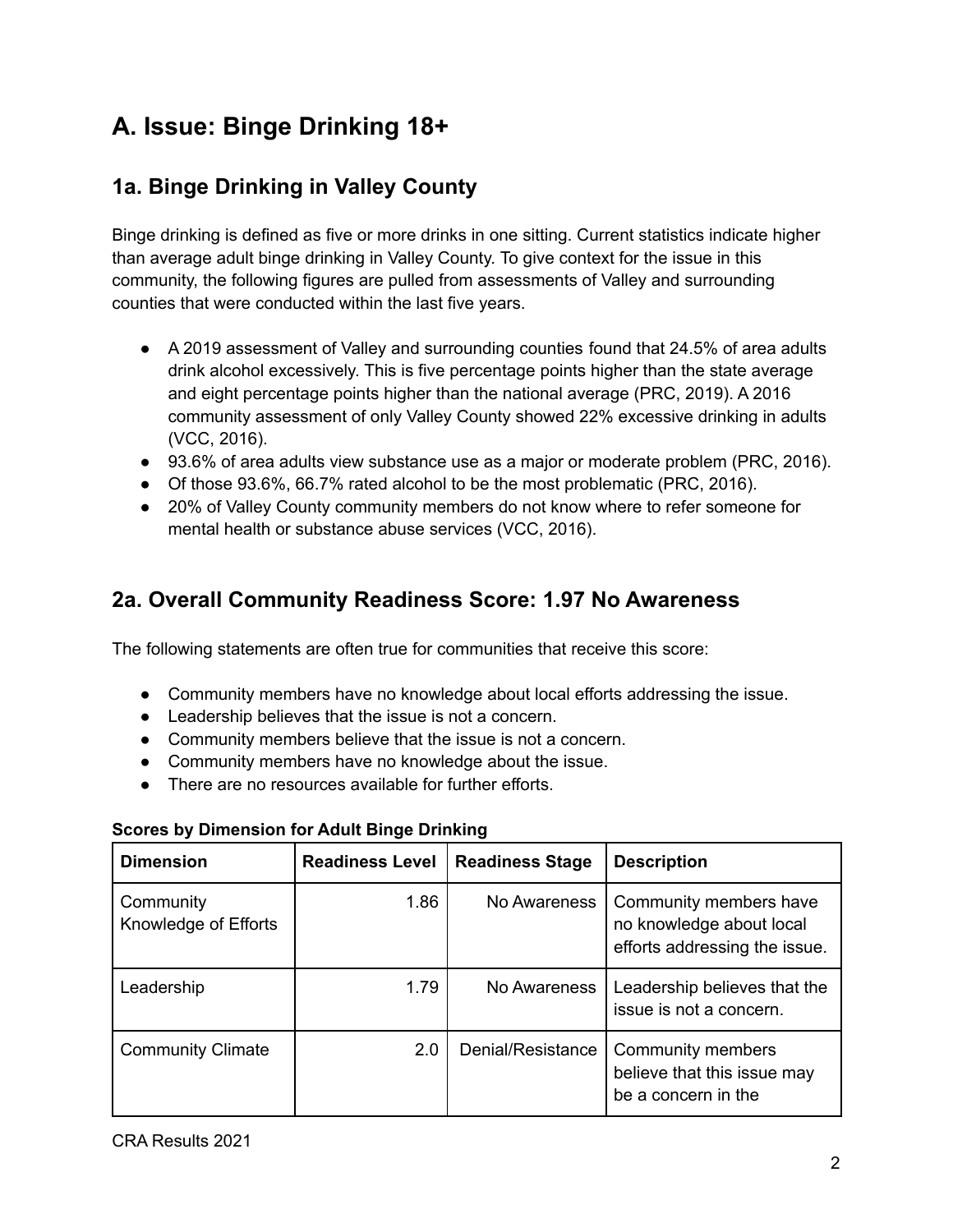|                                   |      |                   | community, but don't think it<br>can or should be addressed.                                                                                                                                                                       |
|-----------------------------------|------|-------------------|------------------------------------------------------------------------------------------------------------------------------------------------------------------------------------------------------------------------------------|
| Knowledge of Issue                | 2.21 | Denial/Resistance | Only a few community<br>members have any<br>knowledge about the issue.<br>There are misconceptions<br>about the issue among<br>many community members.                                                                             |
| Resources Related to<br>the Issue | 2.0  | Denial/Resistance | There are very limited<br>resources available that<br>could be used for further<br>efforts. There is no action to<br>allocate these resources to<br>this issue. Funding for any<br>current efforts is not stable<br>or continuing. |

## **3a. Interview Comments and Trends**

### **Community Knowledge about Efforts**

Interviews reflected knowledge of few efforts, if any. Individuals that did know of efforts mentioned AA meetings and the DUI Task Force conducted by law enforcement. Most noted that neither of these efforts were specifically prevention, but that they were related to binge drinking.

- "There is really nothing for adults."
- "I think there are a couple business owners that provide rides home from the bar to eliminate DUIs or drinking and driving. I don't know if that helps to address binge drinking but it helps to address the accidents and problems that happen when people binge drink and then drive."
- "I think there's quite a bit of knowledge that AA exists in our community. I'd give that knowledge level an 8 out of 10."
- "I think it's just the lack of knowledge and follow through for how those efforts answer for that. I don't think there's miscommunication or misinformation."

### **Leadership**

Answers varied between believing leadership is not aware of the problem or that the issue is not a priority to actively address. There is concern that leadership plays an active role in the drinking culture or knows it is unpopular to address.

CRA Results 2021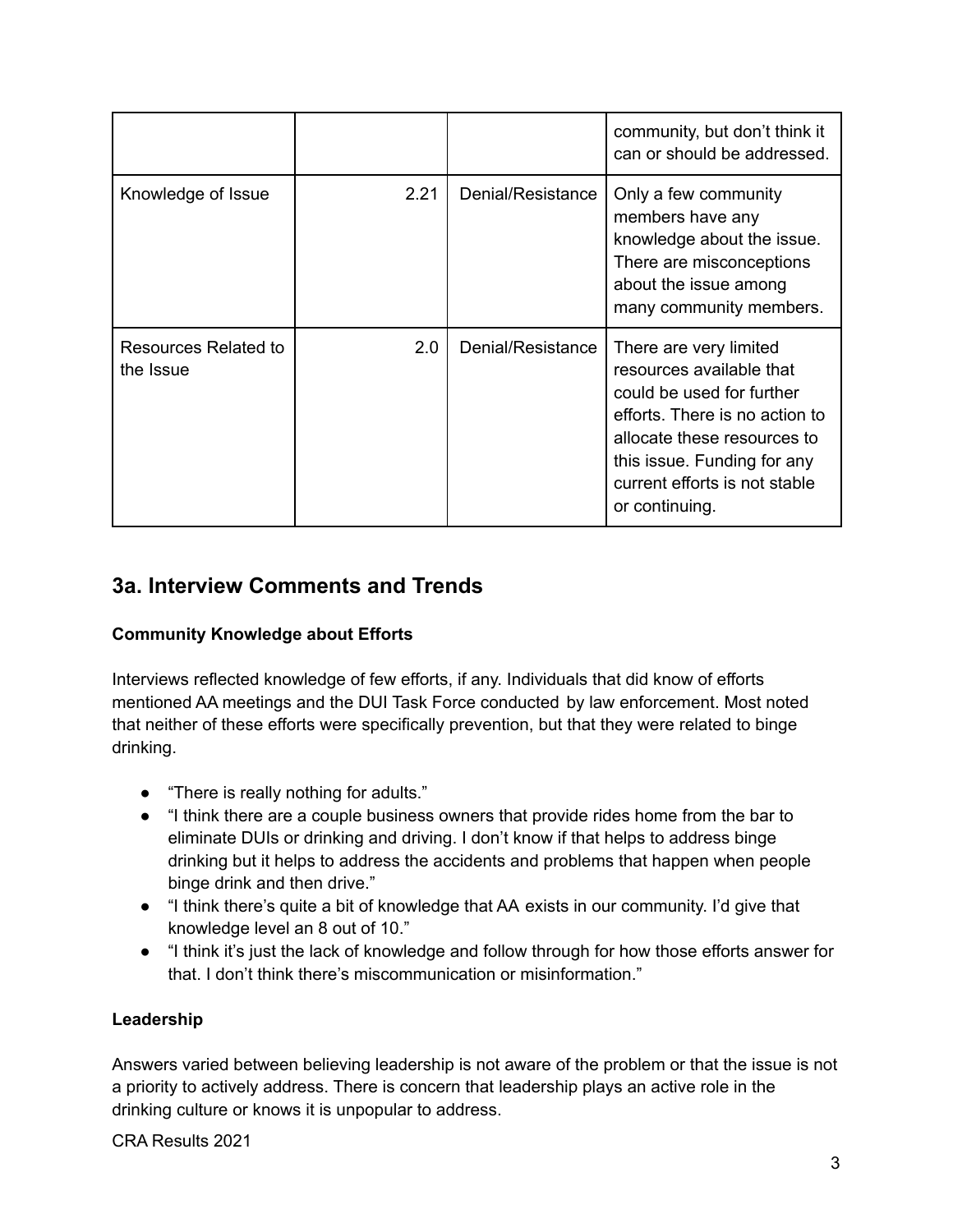- **● "**I think they would support it, like we talked about before, if it became an educational piece or if it was on the forefront of what to talk about or address. They just need more data on it so they can see it's an issue in our community."
- "I know most of the leaders in the community and they all have more than five drinks in one sitting. I'm a bartender. I mean it's so common, it's almost expected."
- "Whatever is sponsored, there is always alcohol involved so that kind of to me says, it sums it up. Not a priority."
- "I think they're concerned about it because they don't want to see people in trouble, but are they willing to make the effort? I don't think so because it's socially acceptable to drink and drink heavily."

#### **Community Climate**

The idea that binge drinking is expected, accepted, and normal is pervasive. There is acknowledgement that some, but very few, community members dislike it and are trying to fix it. Several mentioned that the assessment's definition of binge drinking (five or more drinks in one sitting) is not what community members recognize as binge drinking or as a problematic level of consumption.

- **● "**There are some that try to sign their family members up for treatment but that's as far as it goes. Or I know there are a few community members that will try and tell people not to be drinking or stop them."
- "People around town are always drinking, or you know, asking to do yard work for some money or for drinks. And people accept that and give them their drinks. They know there's a problem but no one is doing anything to stop it."
- "I just feel like in our community, the majority or community members are looking for events or times when they're not at work to binge drink."
- "It's just that people drink a lot more here than in other places. I don't think people that drink more than 5 drinks a night consider themselves binge drinking. I don't know if that's what they would classify themselves as."

#### **Knowledge of Issue**

Most stakeholders agree that knowledge of punitive and legal consequences for binge drinking are well known. Social or physical consequences are largely ignored as a factor. Most commented on the lack of understanding around health issues, what binge drinking actually is, and how much it occurs in Valley County.

- "A lot of people drink to black out and they think that's how you're supposed to drink. I don't think there's much education about how much one drink is or anything like that."
- "I think that it's pretty clear, the signs and the amount of money that it costs when somebody does get a DUI locally. And also hurts their insurance for five years. It's a big punishment when you get a DUI."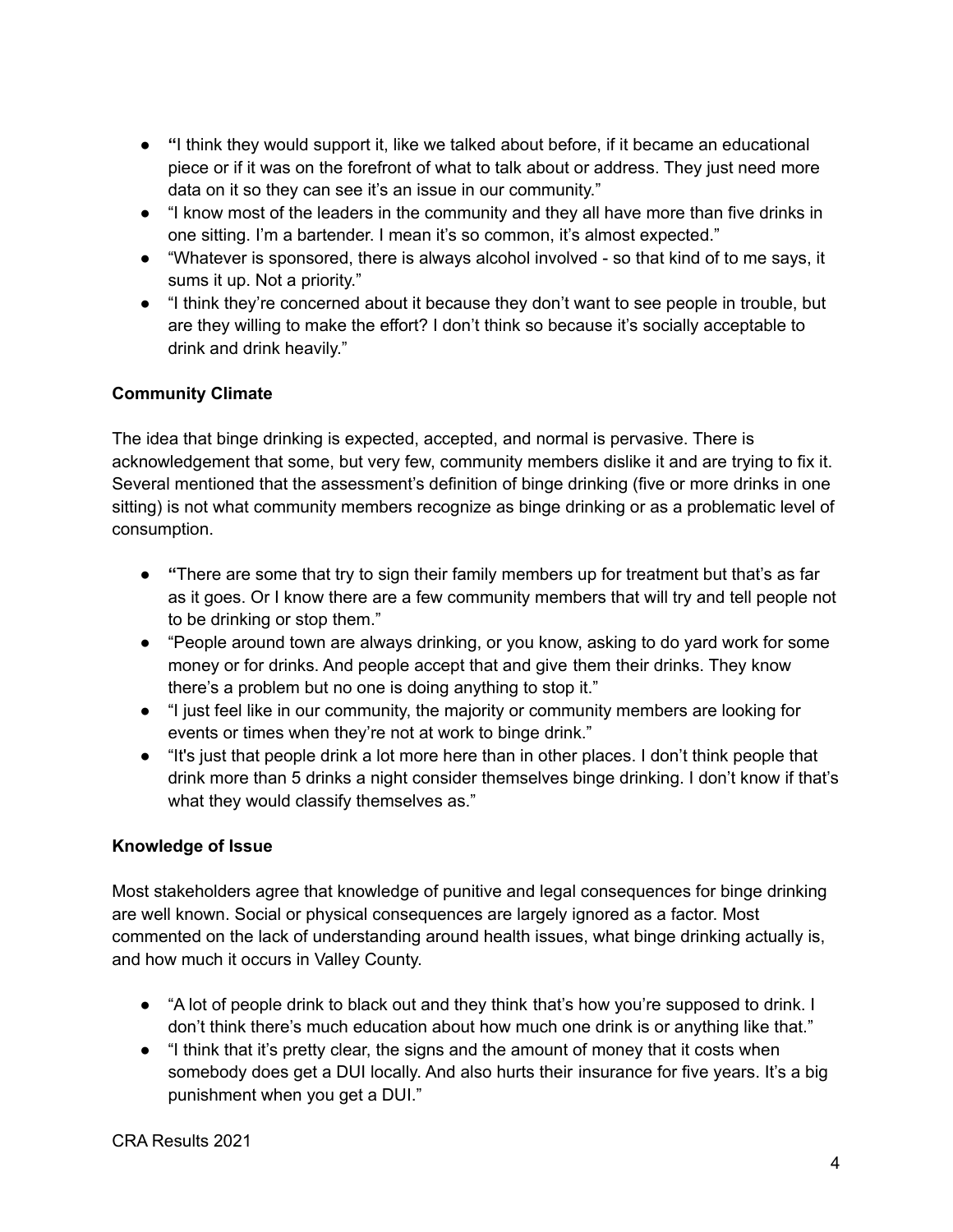- "I think it's such a way of life in Northeast MT that a lot of people don't see it as an issue."
- "People know [the consequences], because there are a lot of people that get DUIs, they know the cost.There's a 10,000 fine with it, they could lose their license, they could go to jail, they could lose their business."
- "My only response is they don't realize how detrimental it is to your health. They probably don't know all of those details until they have to sit in the clinic with something wrong."
- "I think drinking is considered extremely social here, it's not looked at as a potential problem or issue."
- "I think a lot of people have the misconception that it's okay, they aren't hurting themselves, that it doesn't have an adverse health risk to them, to the person that is binge drinking. I don't think they know it happens as much as it happens."

#### **Resources**

Most recognized the presence of resources that could be used for prevention efforts, but commented that more education would be critical before community members or leadership would take action.

- **● "**I think that the lack of mental health awareness and mental health resources in our neck of the woods keeps people uneducated on why they are drinking. It's not as simple as they're bored, I'm sure there are other issues that are underlying that make binge drinking more likely to happen."
- "Yes they would support doing that [using resources to address binge drinking], I just don't think it would be well attended by the community.

## **4a. Actions for Increasing Community Readiness**

It is best to target actions to the dimensions with the lowest readiness scores first because lower scores will be obstacles in achieving goals. Raising the lowest dimension's level of readiness will increase the readiness level of all other dimensions at the same time even if they have higher ratings.

Valley County's lowest dimension is Leadership (1.79). The following are recommendations for action steps when community dimensions stages are No Awareness or Denial/Resistance.

#### **No Awareness**

- One-on-one meetings with community leaders and members. Pay particular attention to the details of these meetings (messenger, communicator, etc.)
- Visit existing and established unrelated small groups to inform them of the issue.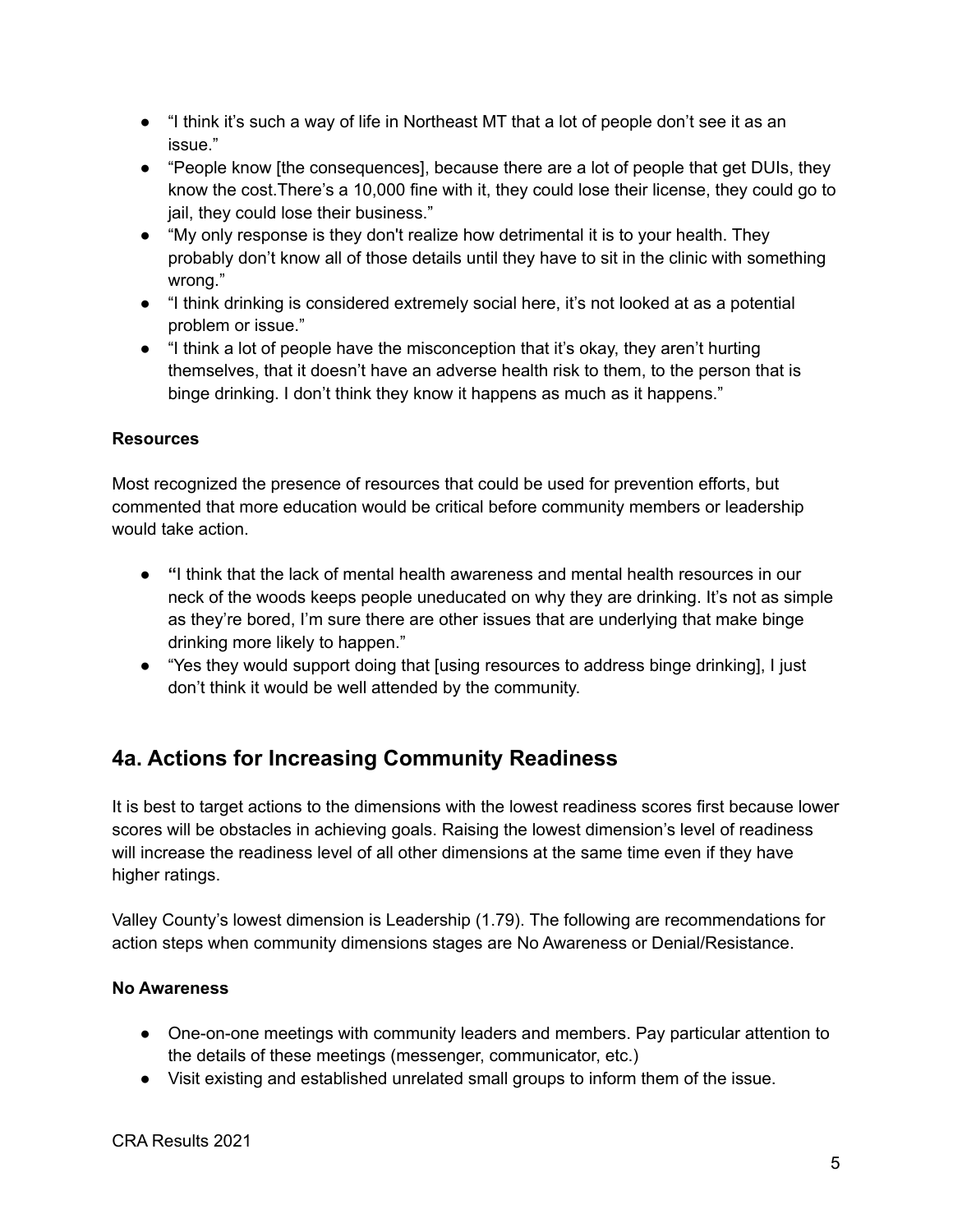- Get individuals in your social network excited and solicit support -- be creative! Give them ideas and information that they can post on their facebook page or other outlets.
- Collect stories of local people who have been affected by this issue in the community and find creative ways to disseminate them.
- Conduct an environmental scan (SWOT analysis) to identify strengths, weaknesses, opportunities, and threats of the community.

#### **Denial/Resistance**

- Continue actions from the previous stage.
- Put information in church bulletins, club newsletters, respected publications, Facebook, etc.
- Distribute media articles that highlight the issue in the community.
- Communicate strategically with influences and social leaders.

## **B. Issue: Drinking Ages 12 - 17**

## **1b. Underage Drinking in Valley County**

The assessment addresses the issue of underage drinking in twelve to seventeen year olds. Questions were asked about any level of drinking in this age group, not just binge drinking. The following statistics are pulled from several surveys of Valley County youth to provide context about the topic in the community.

- 49.3% of Valley County youth have tried alcohol for the first time by the age of 14 (OPI, 2019).
- 15% of youth surveyed reported consuming alcohol in the last 1-2 days (OPI, 2019).
- 25.2% reported binge drinking at least once in the last 30 days (where binge drinking is 5 or more drinks in one sitting) (OPI, 2019).
- 37.3% think it would be 'very easy' to access alcohol if desired (AMDD, 2018).
- 26.8% of youth that drank in the past year acquired alcohol from their household either with or without permission from their parents (AMDD, 2018).
- 25% have ridden at least once in a car with someone that had been drinking in the past month (AMDD, 2018).

## **2b. Overall Community Readiness Score: 2.06 Denial/Resistance**

The following statements are often true for communities that receive this score: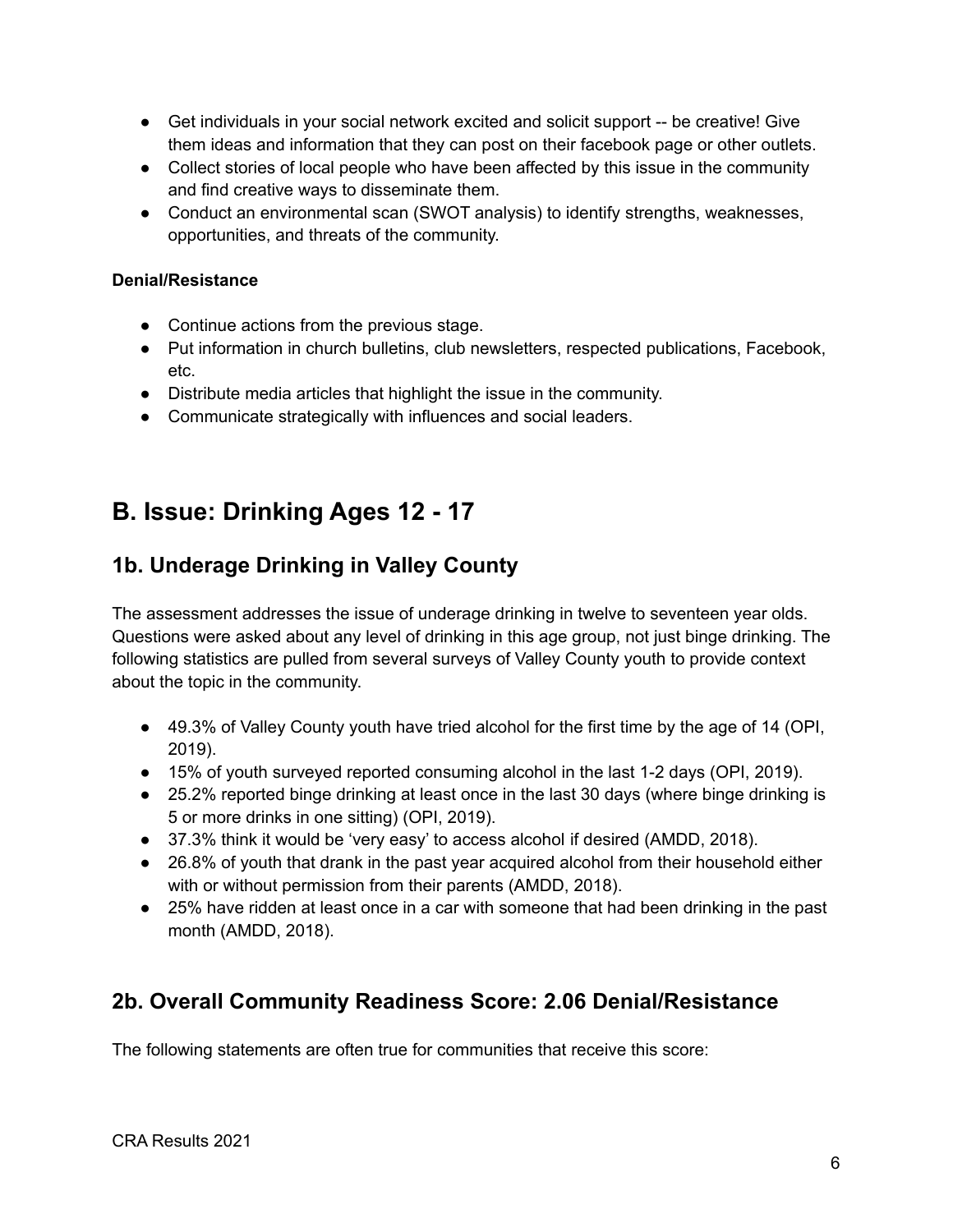- Leadership and community members believe that this issue is not a concern in their community or they think it can't or shouldn't be addressed
- Community members have misconceptions or incorrect knowledge about current efforts.
- Only a few community members have knowledge about the issue, and there may be many misconceptions among community members about the issue.
- Community members and/or leaders do not support using available resources to address this issue.

| <b>Dimension</b>                                   | <b>Readiness Level</b> | <b>Readiness Stage</b> | <b>Description</b>                                                                                                                                                                                                           |
|----------------------------------------------------|------------------------|------------------------|------------------------------------------------------------------------------------------------------------------------------------------------------------------------------------------------------------------------------|
| Community<br>Knowledge of<br><b>Efforts</b>        | 1.43                   | No Awareness           | Community members have no<br>knowledge about local efforts<br>addressing the issue.                                                                                                                                          |
| Leadership                                         | 2.29                   | Denial/Resistance      | Leadership believes that this issue<br>may be a concern in this<br>community, but doesn't think it can<br>or should be addressed.                                                                                            |
| Community<br>Climate                               | 2.29                   | Denial/Resistance      | Community members believe that<br>this issue may be a concern in the<br>community, but don't think it can or<br>should be addressed.                                                                                         |
| Knowledge of<br><b>Issue</b>                       | 2.29                   | Denial/Resistance      | Only a few community members<br>have any knowledge about the<br>issue. Among many community<br>members, there are<br>misconceptions about the issue.                                                                         |
| <b>Resources</b><br>Related to the<br><b>Issue</b> | 2.0                    | Denial/Resistance      | There are very limited resources<br>available that could be used for<br>further efforts. There is no action<br>to allocate these resources to this<br>issue. Funding for any current<br>efforts is not stable or continuing. |

#### **Scores by Dimension for Underage Drinking**

## **3b. Interview Comments and Trends:**

#### **Community Knowledge of the Efforts**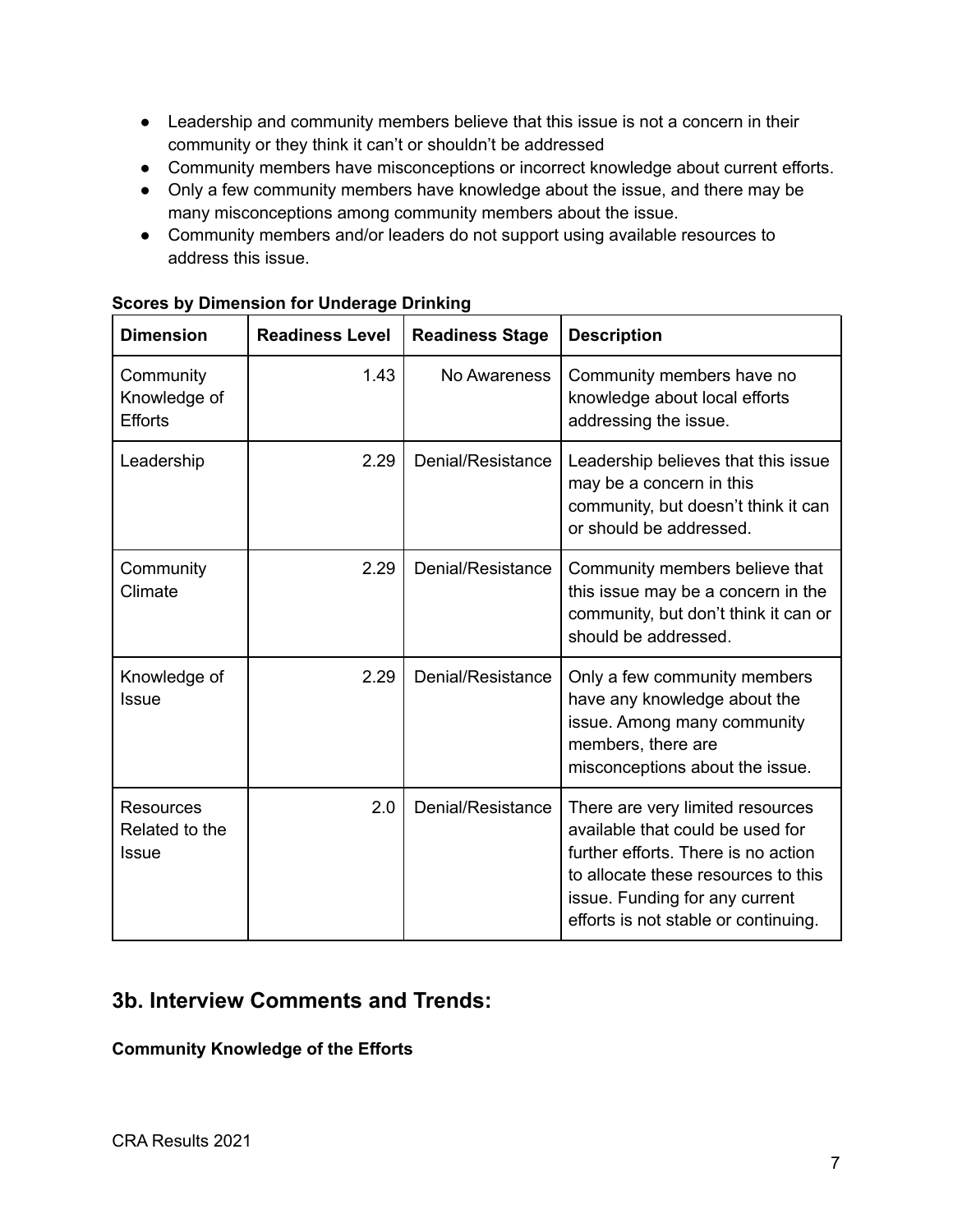Many noted that underage drinking is not viewed as an issue and there are few to no efforts to address it. Several mentioned that any available resources lack advertising and are therefore underutilized.

- "I don't see any information on Facebook or from the schools about it [underage drinking]."
- "I think right now what you do to prevent it is just talk to your kids and keep them home and encourage them not to go there."
- "Police work on it, but I don't think there's an understanding within our community that there is a drinking issue for underaged people."
- "I don't think people realize how much drinking takes place at the highschool or middle school."
- "It's kind of swept under the rug so people don't pay attention to what efforts are being done."
- "It's limited [community knowledge] because some won't reach out for the resources and a lot of people think they can just handle these situations in the home setting."

### **Leadership**

Schools, police, and church groups were the primary leadership groups mentioned as actively involved or with the obligation to be actively involved. Government and general leadership were noted as lacking concern given other priorities. All noted a lack of recognition that underage drinking is a significant issue among the leadership.

- "I know that probably a school role, we prevent more marijuana, cigarettes, and vape. I know we haven't worried much about drinking and the effects. We probably drop the ball on that in the school system because we have a bigger issue with drugs."
- "The feeling I get from the school is that they really don't want to focus on that kind of thing."
- "Our community and government leaders are more concerned about the city as a whole and not necessarily this demographic of underage teenagers."
- "I don't think they think it's right, they're just not doing anything to try to make it stop."
- "They're unaware of how much it occurs if they don't have kids that age and so they don't care."
- "I think as an overall priority it isn't very much because I don't think there is much underage drinking."
- "It is a big priority for them, again I just think it's the limited time and resources' doing."

## **Community Climate**

Underage drinking was indicated as a normal part of the culture formed via generational habits. Any community engagement around youth drinking reduction is seen as passive. Many mentioned that people without children are not concerned with the topic and identified having an older population as a potential barrier to progress.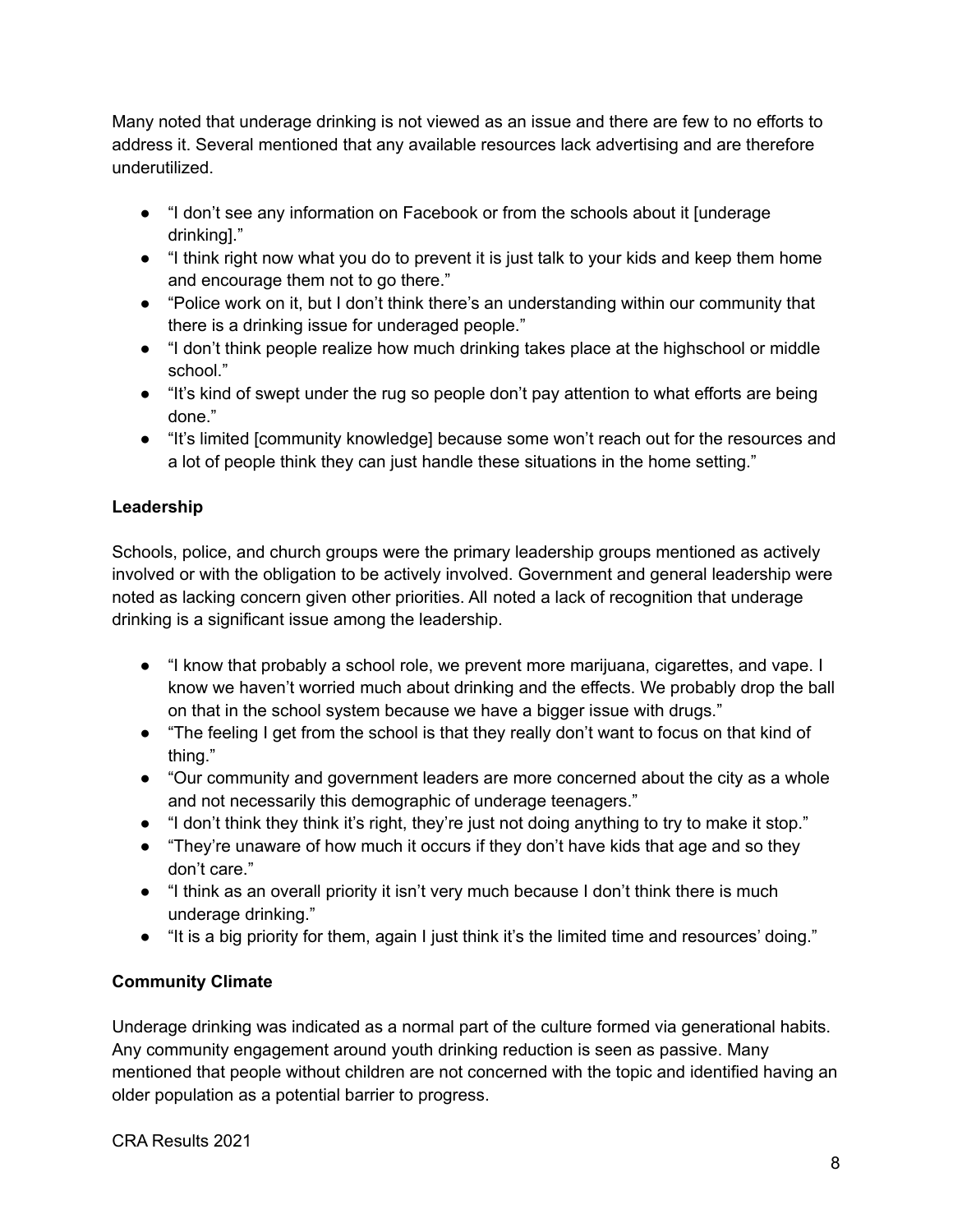- "A lot of people don't want to speak up or speak out. Or they just say, well, 'they're not my kids.' So they are not going to do anything about it.
- "They [youth] have no support at home or in the community. All they have is the school and we can only do so much."
- "Drinking at a young age is the norm, sad to say. A lot of young people don't really see an issue with it until they're 20 years old and have cirrhosis already."
- "The community would actively support efforts if there was a program and something developed."
- "People with children seem to think that if they're doing it responsibly not driving and being together in one place - that it's not a problem.
- "There's not a lot of community groups that I see or am involved in that are pushing to discourage it. They're not encouraging it, it's just not talked about. It's kind of an unwritten understanding that you did it as a kid, and they're probably doing it now so you just turn a blind eye."
- "Not everyone has kids, and they don't necessarily think it's as big of a deal as it is because they aren't exposed to it as much."
- "I don't know anyone that wants kids to drink underage, but when I'm out and about it's not a topic of conversation."

#### **Community Knowledge of the Issue**

Community knowledge is limited and heavily based in a culture that is accepting of drinking. Many are unaware of underage drinking prevalence in the community and do not see it as a concern or as a reflection of behavioral issues.

- "The cycle is just continuing with underage drinking. It's not stopping. The bar sometimes allows underage drinking."
- "Underage drinking to me is a symptom or a behavior that stems from either mental illness or family. It looks like a symptom or a direct result of something else that's going on."
- "Other places I've been, underage drinking relates to depression or acting out or a mental health issue. Here it just seems like it's just kind of part of growing up."
- "Stricter laws and education I think really worked."
- "I don't think they think it's as serious as it is."

#### **Resources**

There were positive comments on the availability for community resources to use for underage drinking, but most recognized the need for more education and persuasion before that could happen. The perceived need for more mental health and addiction services targeting youth was clear.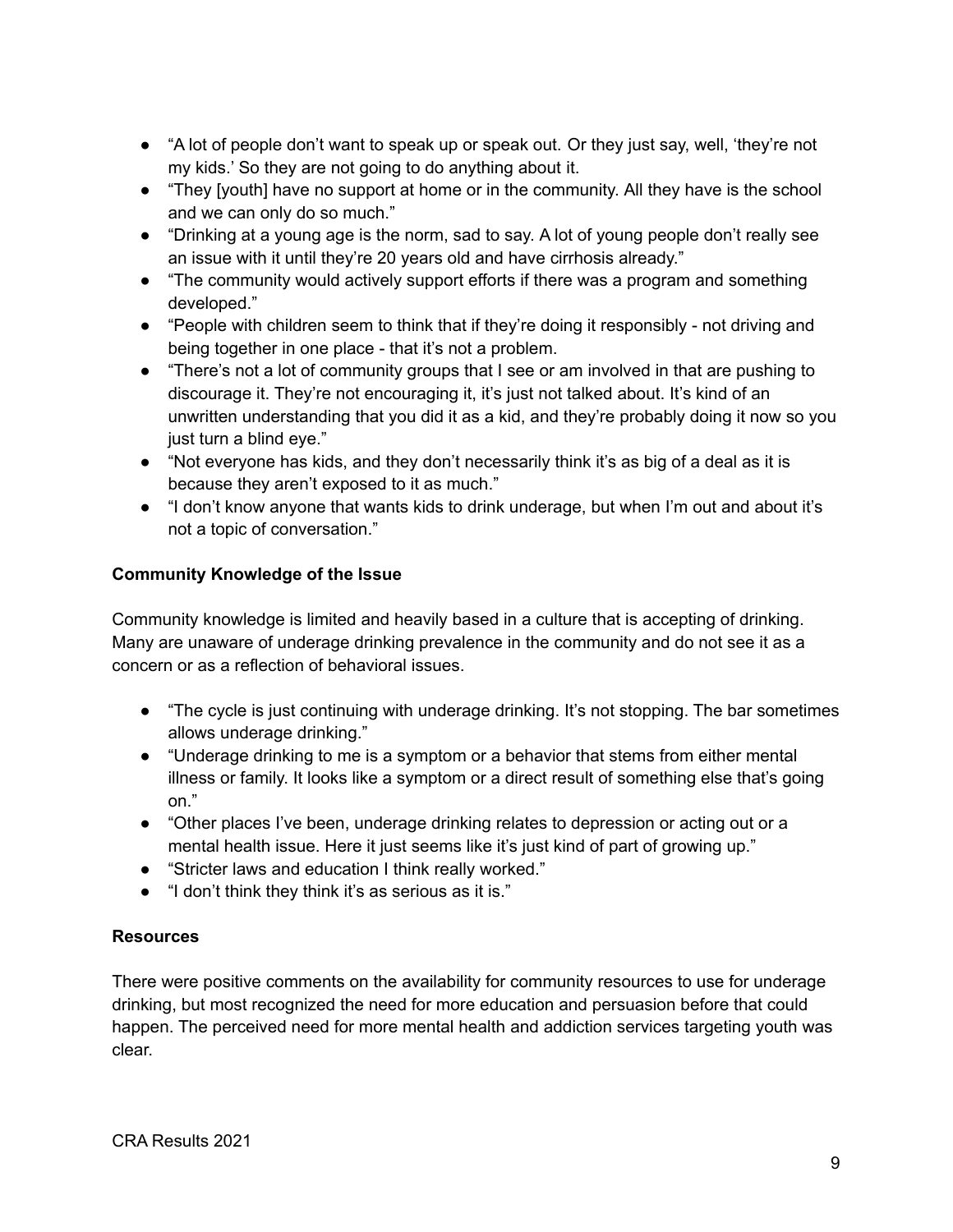- "The school is the biggest influence on the community. No one individually would donate anything."
- "I'm sure if you seek out resources, they are available. Maybe in a church setting you can find somebody who has dealt with it or could find counseling services or AA meetings."
- "We need to have more programs for teens so they can get the mental health that they need."
- "Valley County is great with fundraising. If you get out and talk about it, educate people on it, you know, tell us what you want to do, we'll fund it."
- "I think they would [support using resources for prevention] if something bad happened that really affected the community. I think right now, there's a blind eye turned to it."
- "Probably the Sheriff, Police officers, or school district play a key role."
- "I think available resources are not advertised enough."
- "People would be more willing to provide financial support than physical support."

## **4b. Actions for Increasing Community Readiness**

It is best to target actions to the dimensions with the lowest readiness scores first because lower scores will be obstacles in achieving goals. Raising the lowest dimension's level of readiness will increase the readiness level of all other dimensions at the same time even if they have higher ratings.

Valley County's lowest dimension is Community Knowledge of Efforts (1.43). The following are recommendations for action steps when community dimensions stages are No Awareness or Denial/Resistance.

### **No Awareness**

- One-on-one meetings with community leaders and members. Pay particular attention to the details of these meetings (messenger, communicator, etc.)
- Visit existing and established unrelated small groups to inform them of the issue.
- Get individuals in your social network excited and solicit support -- be creative! Give them ideas and information that they can post on their facebook page or other outlets.
- Collect stories of local people who have been affected by this issue in the community and find creative ways to disseminate them.
- Conduct an environmental scan (SWOT analysis) to identify strengths, weaknesses, opportunities, and threats of the community.

## **Denial/Resistance**

- Continue actions from the previous stage.
- Put information in church bulletins, club newsletters, respected publications, Facebook, etc.
- Distribute media articles that highlight the issue in the community.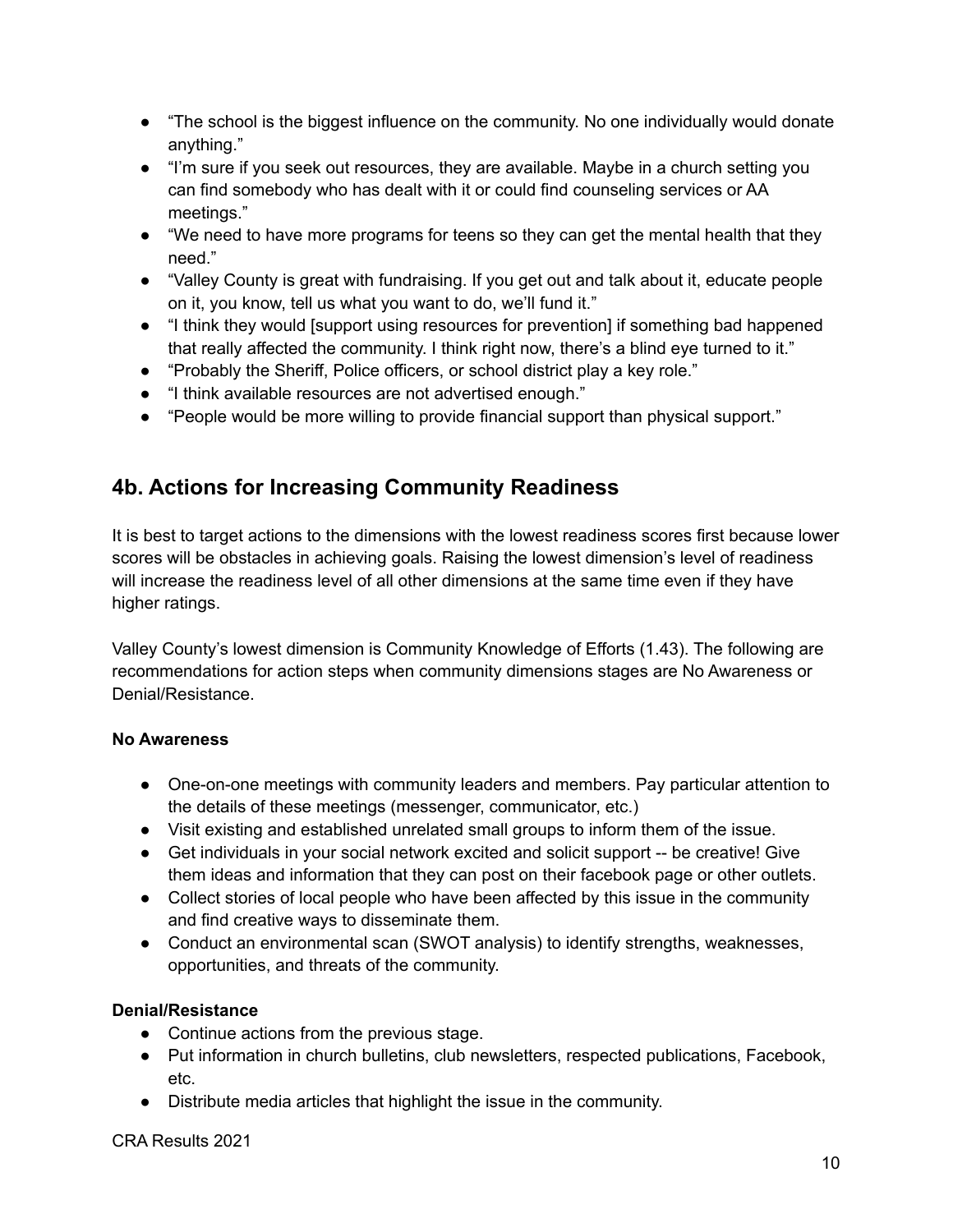● Communicate strategically with influences and social leaders.

# **C. Comparing Changes in CRA Scores**

Valley County prevention specialists conducted a Community Readiness Assessment in 2015. While the 2015 report explored several different community issues, the 2015 and 2021 both conducted interviews and scoring for drinking ages 12-17. We compare the scores below for reference on how Valley County has progressed. It should be noted that the 2015 report does not include the 'Resources' dimension, so it is not used for comparison.

| Drinking Ages 12 - 17                    |                 |                 |
|------------------------------------------|-----------------|-----------------|
| <b>Dimension</b>                         | <b>CRA 2015</b> | <b>CRA 2021</b> |
| Knowledge of Community<br><b>Efforts</b> | 3.31            | 1.43            |
| Leadership                               | 3.88            | 2.29            |
| <b>Community Climate</b>                 | 3.13            | 2.29            |
| Knowledge of the Isse                    | 3.88            | 2.29            |
| <b>Overall CRA Score</b>                 | 3.51            | 2.07            |

There was a 41% decrease in the CRA score between 2015 and 2021. A notable difference between the reports is that the 2015 CRA conducted four to six interviews for each issue and the 2021 conducted seven. Prevention specialists in 2015 were not the same individuals conducting or scoring interviews in 2021.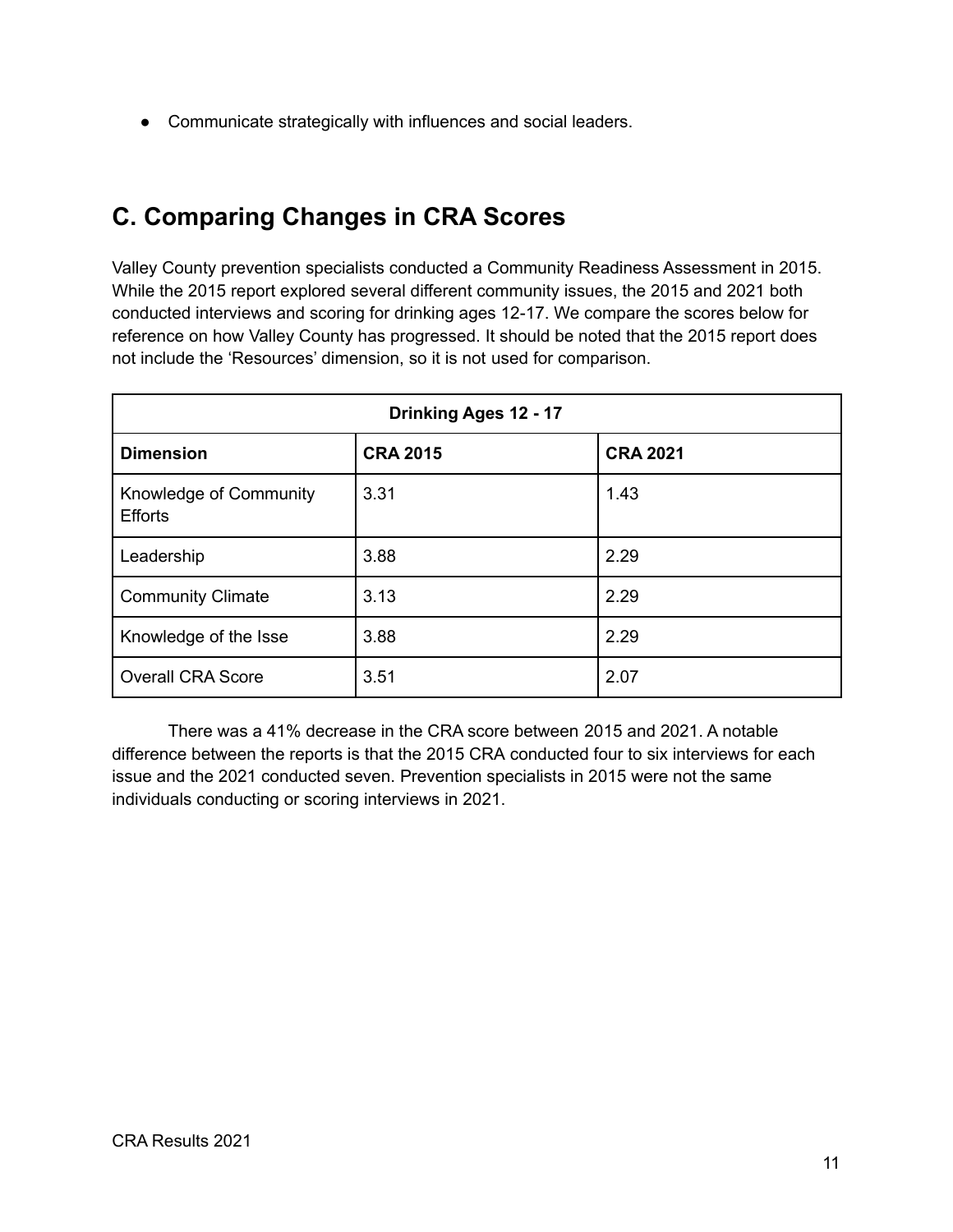# **Appendix**

#### **What is the Tri- Ethnic Community Readiness Model?**

The Community Readiness Model is a method for assessing the level of readiness of a community to develop and implement prevention and other intervention efforts.

It defines nine stages of Community Readiness ranging from "no awareness" of the issue to "high level of community ownership of the issue. A complete list of the Stages of Community Readiness and explanation of each stage can be found at the end of this report.

The Community Readiness Model was developed by the Tri-Ethnic Center for Prevention Research at Colorado State University based on extensive research and testing in communities. Its validity and reliability have been demonstrated in numerous communities and for a wide range of issues.

The Community Readiness Model identifies specific characteristics related to different levels of problem awareness and readiness for change. The model is a step-by-step system for developing an effective prevention strategy that gives a clear map of the prevention/intervention journey. It is also issue-specific, community- specific, culturally specific and, most important, quantifiable.

The Community Readiness Model process includes:

- 1. *Identifying the issue(s)*.
- 2. *Defining the community.*
- 3. *Conducting key respondent interviews.*
- 4. *Scoring the interviews to determine readiness level*

#### **What are the four dimensions of community readiness that were used?**

Community readiness is multi-dimensional and reflects key factors that influence a community's preparedness to take action on an issue. The four dimensions that were used for this assessment include:

- 1. Community Knowledge of Efforts
- 2. Leadership
- 3. Community Climate
- 4. Community Knowledge about the Issue
- 5. Resources Related to the Issue

A community can be at different stages for each of the dimensions. All dimensions are used to obtain a final community readiness score for the particular issue being addressed. However, the individual dimensions are more telling when making the

CRA Results 2021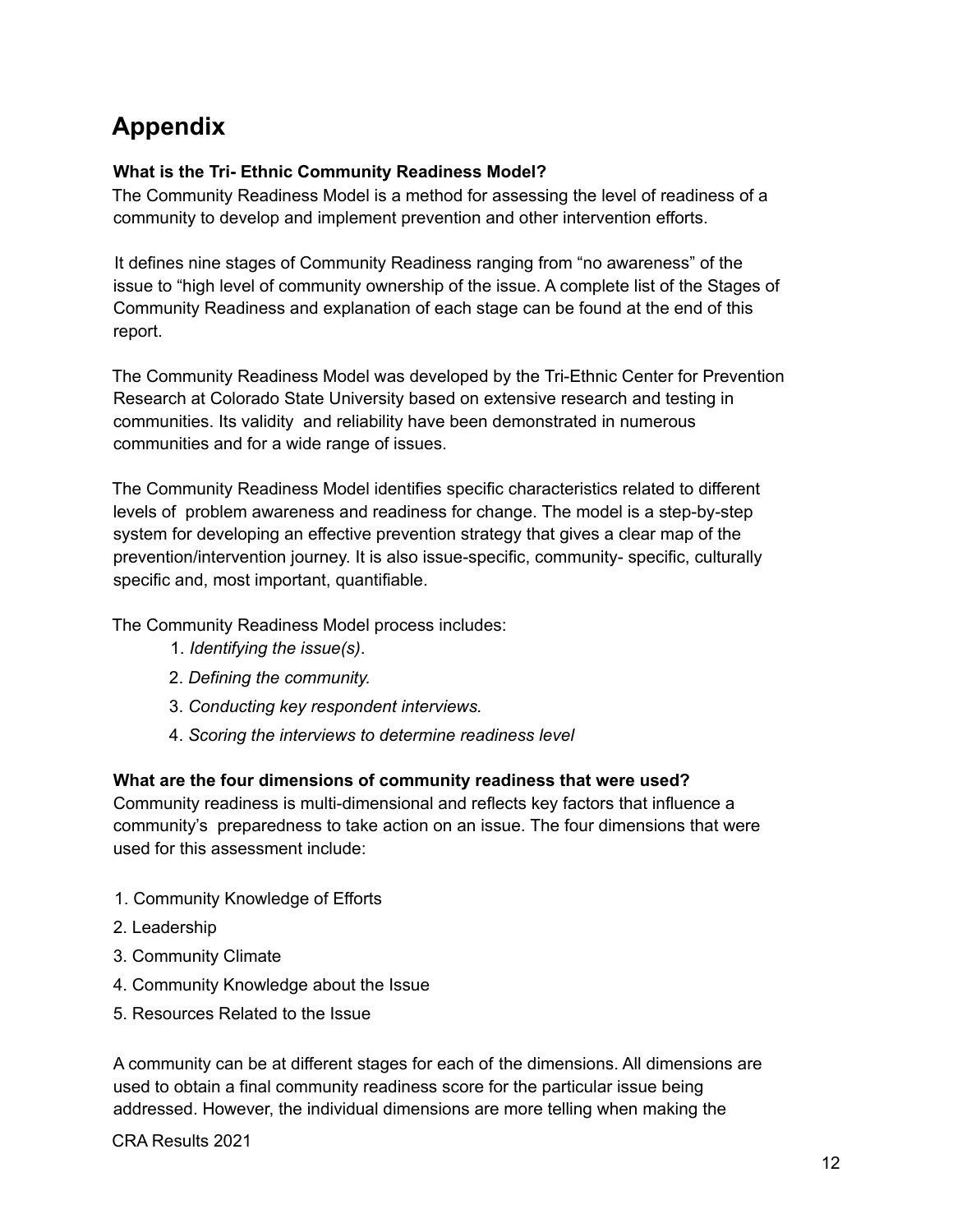decision where and how to develop your strategies.

#### **What is a** *key respondent* **and what is a key respondent interview?**

#### Page **13** of **15**

A *key respondent* is an individual who is knowledgeable about the community, but not necessarily a leader or decision-maker. He/she is involved in community affairs and knows what is going on. Using a cross-section of individuals ensures that a more complete and accurate measure of the level of community readiness for the issue in question can be obtained.

Key respondent interviews for this assessment encompassed 13 questions per issue for a total of 39 for the entire interview, and four to six key respondents were interviewed for 30-60 minutes each. The interview questions provided information about *five dimensions of the community readiness* for the targeted issues. The interviews were recorded and transcribed, then scored.

#### **Scoring**

Interviews are scored one at a time, and each is scored separately by two people following specific instructions. The various dimensions are identified based on statements and references in each interview, and each dimension receives a score from 1 to 9 according to a dimension-specific scale. Once an interview has been scored twice, the scorers meet to review and to arrive at a consensus score for each dimension for each interview. The consensus scores for each dimension are then averaged across all interviews from a particular community, resulting in four dimension-specific scores for each community. These are then averaged across the four dimensions, resulting in a final community readiness score which indicates the specific stage of readiness for a particular issue in a particular community.

| <b>STAGE</b>                     | <b>DESCRIPTION</b>                                                                                                                     |  |
|----------------------------------|----------------------------------------------------------------------------------------------------------------------------------------|--|
|                                  |                                                                                                                                        |  |
| 1. No Awareness                  | Issue is not generally recognized by the community or leaders<br>as a problem (or it may truly not be an issue).                       |  |
| 2. Denial /<br><b>Resistance</b> | At least some community members recognize that it is a concern,<br>but there is little recognition that it might be occurring locally. |  |

#### **Stages of Community Readiness**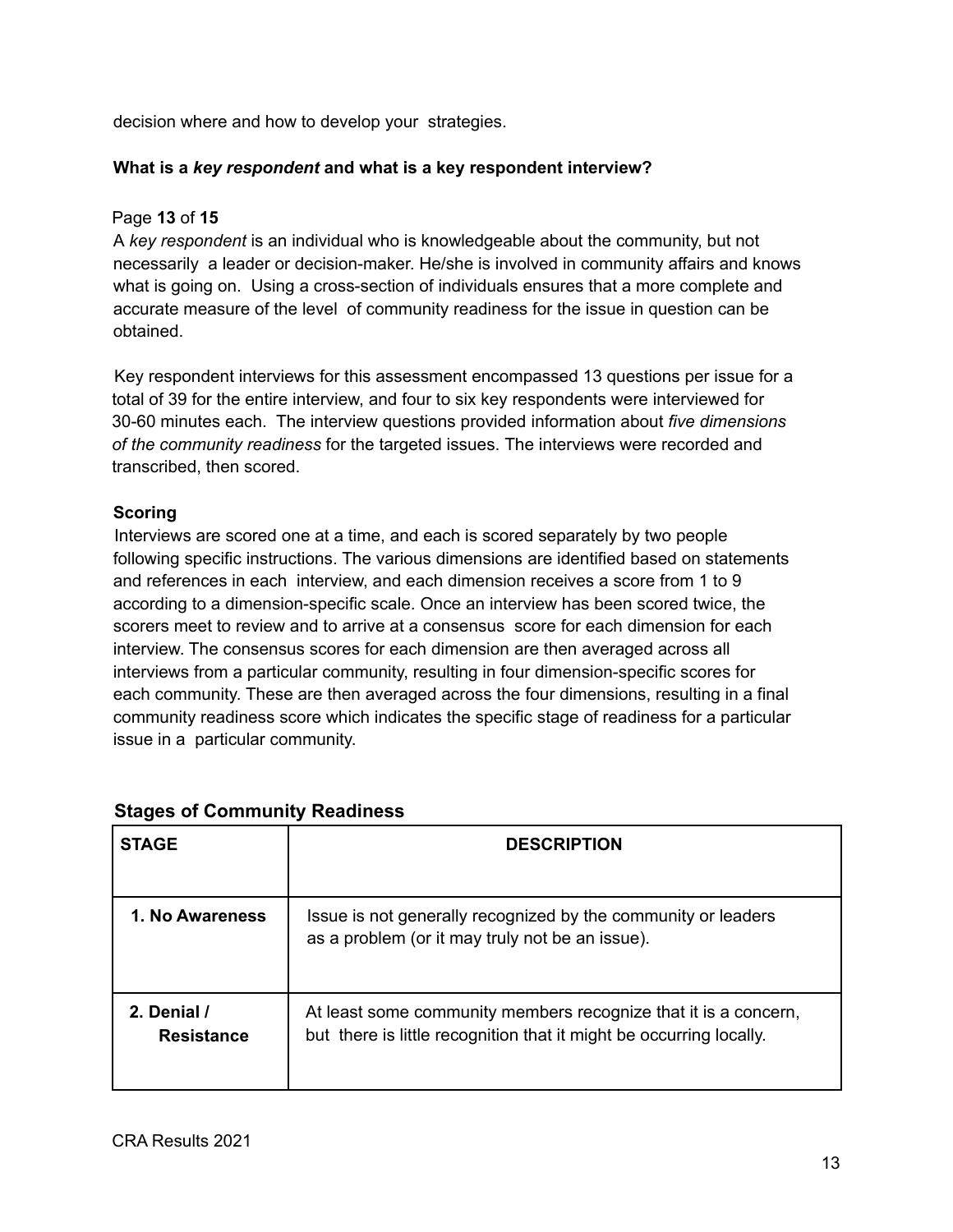| 3. Vague<br><b>Awareness</b>                      | Most feel that there is a local concern, but there is no<br>immediate motivation to do anything about it.                                                                   |
|---------------------------------------------------|-----------------------------------------------------------------------------------------------------------------------------------------------------------------------------|
| 4. Preplanning                                    | There is clear recognition that something must be done, and there<br>may even be a group addressing it. However, efforts are not<br>focused or detailed.                    |
| 5. Preparation                                    | Active leaders begin planning in earnest. Community offers<br>modest support of efforts.                                                                                    |
| 6. Initiation                                     | Enough information is available to justify efforts. Activities<br>are underway.                                                                                             |
| 7. Stabilization                                  | Activities are supported by administrators or community<br>decision makers. Staff are trained and experienced.                                                              |
| 8.<br>Confirmation/<br><b>Expansion</b>           | Efforts are in place. Community members feel comfortable<br>using services, and they support expansions.<br>Local data is regularly obtained.                               |
| 9. High Level of<br><b>Community</b><br>Ownership | Detailed and sophisticated knowledge exists about<br>prevalence, causes, and consequences. Effective evaluation<br>guides new directions. Model is applied to other issues. |

## **References:**

Professional Research Consultants, Inc. (2019). *2019 Community Health Needs Assessment.* (Report No. 2019-0130-02). Frances Mahon Deaconess Hospital.

Valley CARE Coalition. (2016). *Valley County Community Health Assessment 2017-2022.* Valley CARE Coalition.

Addiction and Mental Disorders Division, Chemical Dependency Bureau. (2018). *2018 Montana Prevention Needs Assessment Survey; Valley County Profile Report.* Montana Department of Public Health and Human Services.

CRA Results 2021